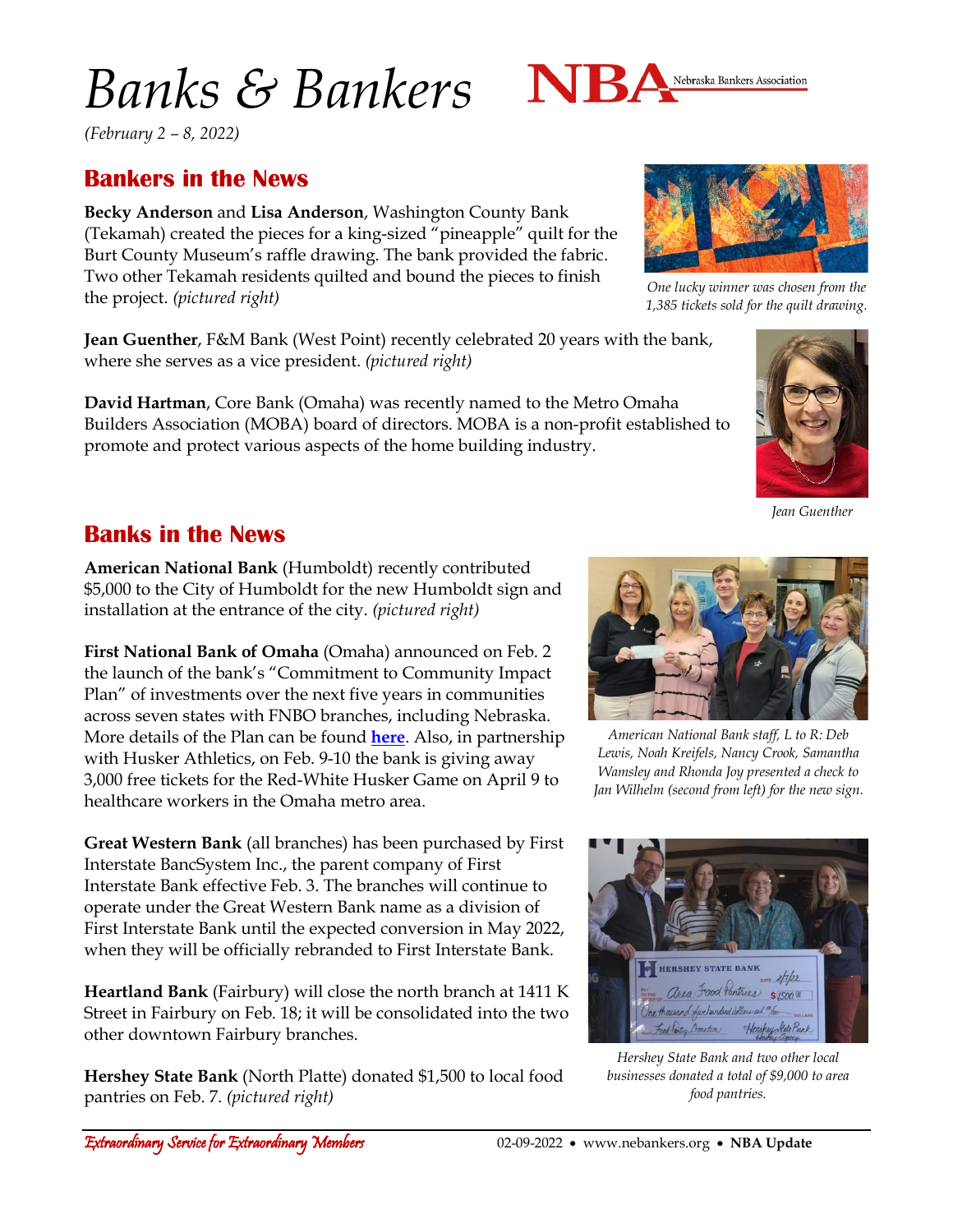# Banks & Bankers NBA Nebraska Bankers Association



*(February 2 – 8, 2022)*

**Home Federal Bank** (Holdrege) completed the installation of their new bank sign on Jan. 24. The bank had been without a sign since demolishing their time-temperature tower in June 2021.

**Wahoo State Bank** (Wahoo) recently celebrated its 90<sup>th</sup> anniversary since the bank's opening in 1932.

**Washington County Bank** (Blair) recently purchased the former Blair school administration building at 140 South 16th Street in Blair. The bank will work to refresh the 3,600 square foot space over the next year.

#### **Promotions and Appointments**



**Alliance: Shauna Smith**, customer experience representative, Platte Valley Bank.



**Arcadia: Crystal Murrish**, assistant vice president/loan officer, First Nebraska Bank.



**Blair: Annette Clark**, 2nd vice president, human resources, Washington County Bank.



**Blair: Melody Dubon**, personal banking supervisor, Washington County Bank.



**Blair: Julie Gilgen-Long**, 2nd vice president, HR administration, Washington County Bank.



**Blair: JoEllen Maras**, 2nd vice president, marketing, Washington County Bank.



**Blair: Dane Petersen**, vice president – ag/credit administration, Washington County Bank.



**Blair: Dakota Rieken**, loan officer – ag division, Washington County Bank.



**Blair: Michael Tupa**, vice presidentconsumer division, Washington County Bank.



**Elkhorn: Tony Kopf**, compliance officer, United Republic Bank.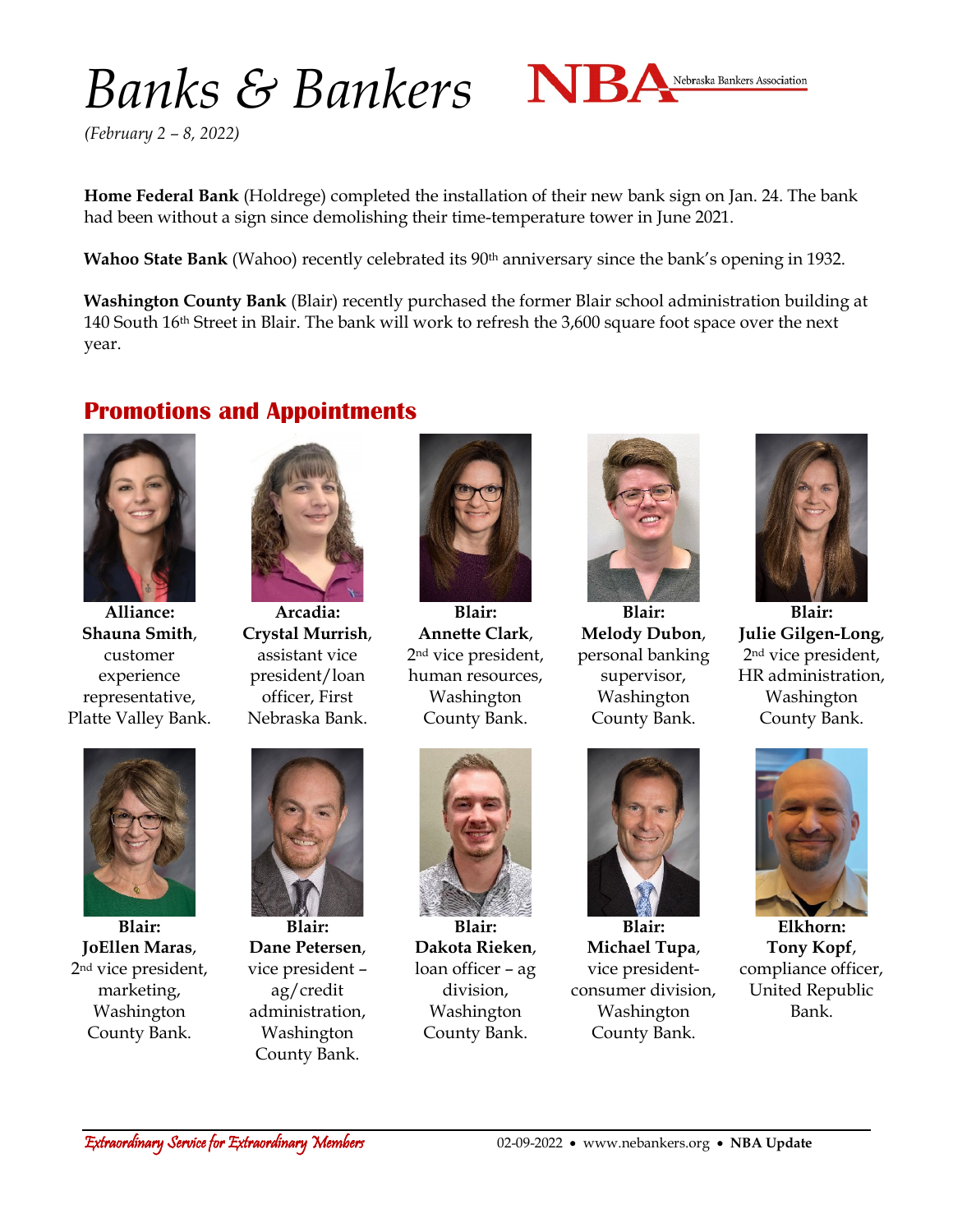### *Banks & Bankers*



*(February 2 – 8, 2022)*



**Gering: Derek Manley**, vice president, Riverstone Bank.



**Gering: Nickole Sheldon**, assistant vice president and branch manager, Riverstone Bank.



**Lincoln: Brian Bock**, vice president commercial real estate loan officer, Lincoln Federal Savings Bank.



**Lincoln: Collin Elgert**, mortgage loan underwriter, Lincoln Federal Savings Bank.



**Lincoln: Angie Schwartz**, mortgage loan officer, Lincoln Federal Savings Bank.



**Omaha: Suzi Sterba**, commercial banking team lead, American National Bank.



**Tekamah: Justin Hansen**, loan officer – ag division, Washington County Bank.



**Valley: Megan Camp**, vice president / facility manager, First Nebraska Bank.



**Valley: Collin Daily**, assistant vice president / operations systems manager, First Nebraska Bank.



**Valley: Brooke Drees**, vice president / mortgage loan supervisor, First Nebraska Bank.



**Valley: Chris Ott**, president and vice chairman, First Nebraska Bank.



**Valley: Lydell Woodbury**, chairman and chief executive officer, First Nebraska Bank.



**York: Marcus Ruhl**, assistant vice president, York State Bank.